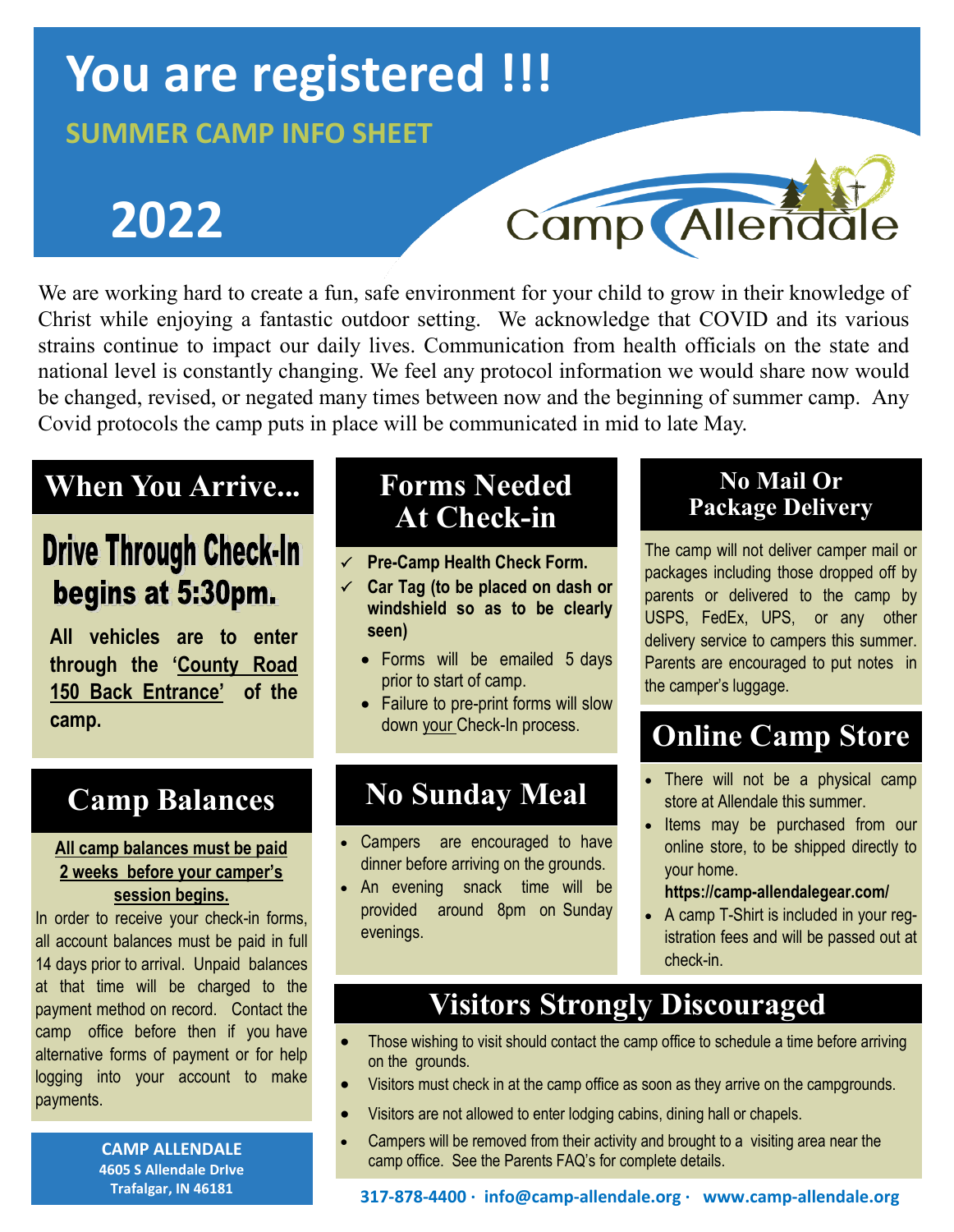## **Camp Rules**

Your program director will provide more complete information when you arrive.

- 1. Hazing or bullying, whether physical or verbal, is not tolerated and may be grounds for immediate dismissal.
- 2. Possession/use of any unprescribed drugs is prohibited.
- 3. **All** medication must be given to the nurse at beginning of the week.
- 4. Possession or use of alcoholic beverages/tobacco is prohibited.
- 5. Possession of fireworks, firearms, or weapons is prohibited.
- 6. Campers are not to have cell phones or electronic devices in their possession.
- 7. No campers or faculty are to go inside cabins of the opposite sex.
- 8. No nut products of any kind are allowed on the grounds.
- 9. Snacks or any food items are not allowed in the cabins. Food increases the risk of animal infestation.
- 10. Campers, staff, and volunteers are expected to follow the camp's code of conduct policy.

# **Camp Dress Code**

Swim suits are for the pool and beach area or other designated water activities. If suits are worn at other activities or areas, they should be covered. Please encourage your kids not to wear wet suits all day. Shoes must be worn at all times for safety.

**Females:** May wear modest, one piece or tankini bathing suits. When in the standing position, the stomach must be fully covered. Halter tops or strapless tops will not be permitted.

**Males:** Shirts must be worn at all times with the exception for swimming or athletic events designated by Program Director.

### **No Return Policy & Early Dismissal**

### **Check-Out Procedures**

**Please enter through the County Road 150 Back Entrance to Camp Allendale.**

# **Grades 1-6**

Each household will be given a car tag for check-in and pickup. The person picking up will post the car tag in their window for camper pickup. If you lose or forget your car tag, make sure you bring a picture ID!

## **Grades 3-12**

Campers are to be picked up at their cabins where they were dropped off. Enter through the Back Entrance. **Friday's Schedule is as follows:**

#### Please do not arrive on the grounds before 10:15am.

- 10:30am Campers picked up at Cabins.
- 11:15am Baptisms-Cedar Lake **Beach**
- We encourage campers to stay for baptisms after they are picked up.
- All campers should be picked up by 11:00am.

#### **Saturday Day Camps 1st Grade (only)**

**Check-in time is 9:00am Pick-Up at 5pm at their dorm.**

### **Grade 2 Camp Friday Check-in**

**Friday check-in at 1:30pm. Saturday pick-up at 5pm at the dorm.**

Allendale has a "**no return to camp**" policy. It is necessary for several reasons including security issues and disrupts the camp program for family groups and campers. If you need to pick up your child early, and not return, ask for Early Dismissal information at Check-In.

# **What to Bring**

#### **Put your camper's name on all items you send to camp.**

Suggested Items:

- $\checkmark$  Bible
- $\checkmark$  Clothing (please note the dress code). Recommended casual/play clothes
- $\checkmark$  Jacket and rain jacket
- $\checkmark$  Bedding or sleeping bag & pillow
- $\checkmark$  Towels, soap, toothbrush, etc.
- $\checkmark$  Swim suits, cameras, sunscreen, bug spray
- $\checkmark$  Refillable water bottle

**(Please take time to go through the LOST and FOUND. We finish the season with boxes of items.)** 

# **Health & Safety**

Volunteer nurses and emergency professionals are on-site to address health and safety concerns. We will attempt to notify you if your camper becomes ill or sustains an injury. At camper check-in you will have an opportunity to meet the medical staff and leave any prescription medications. All prescriptions must be in the original container. Any updates to your camper's medical information may be done at that time.

**The Health Form is a legal document.**  It gives the camp permission to treat your camper and make hospital decisions in your absence. If someone other than the parent has completed your camper's registration, please mail a signed form to the camp office stating it is 'for signature only.'

### **July 3-7 Camps**

Dismissal for camps this week will be Thursday evening, July 7th at 7pm. **2nd** graders - Pickup Mon, 7/4 @ 6:30pm **1st** graders Check-in 7/5 @ 9:30am Pickup 7/5 @ 5:30pm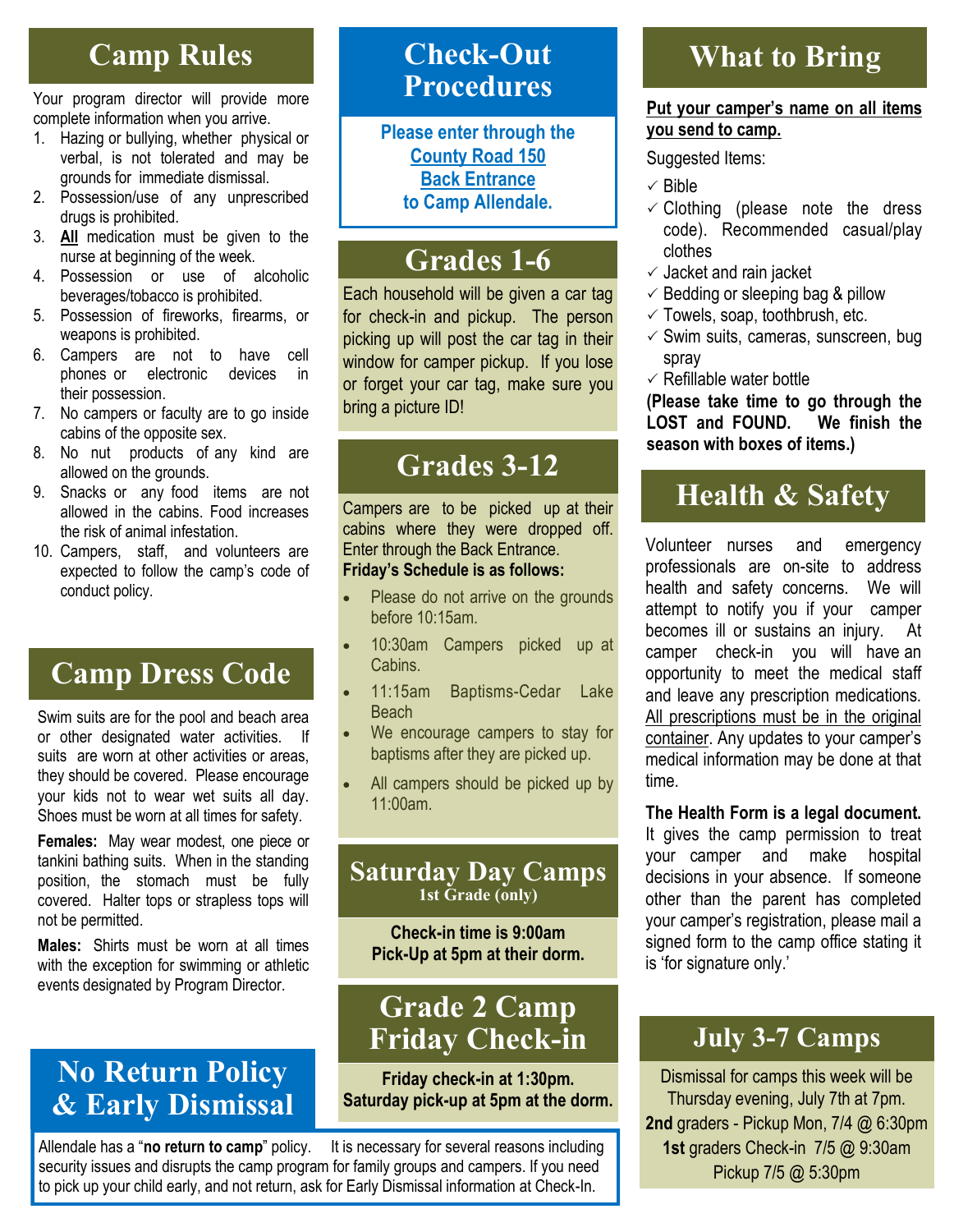

# **Allendale Staff/Volunteer/Camper Code of Conduct**

Camp is to be a safe and enjoyable place for everyone! NO one should ever feel threatened or uncomfortable because of the actions or words of another camper or adult. Because this is so important to all of us at Camp Allendale, everyone is asked to follow these guidelines for appropriate/inappropriate conduct between campers and between campers and adults. Inappropriate behavior should be reported to an adult or a note may be placed in a **SAFE BOX.**

# **TOUCH**

#### **Appropriate**

- a. Handshakes and high-fives
- b. Younger girls/boys walking hand-and-hand
- c. Short, congratulatory or greeting hugs
- d. Arm around the shoulders
- a. Piggybacks with young Campers
- b. Pats on head/shoulders/back

#### **Not Appropriate**

- a. Private back rubs, arm tickles, massages, etc.
- b. Touching of private parts (no exceptions!)
- c. Touching a child in anger, disgust, or frustration
- d. Frontal hugs with opposite sex
- e. Sexual embraces, kissing
- f. Lap sitting
- g. Physical punishment as a form of discipline
- h. Intimate wrestling or tickling

# **TERRITORY**

#### **Appropriate**

- a. Public one-on-one interaction
- b. Group or public environments
- c. Private conversation in "eye shot" of other individuals with the knowledge of others

#### **Not Appropriate**

- a. Sitting or lying on a bed with a minor
- b. Private one-on-one interactions
- c. Sharing a shower stall or toilet stall
- d. Walking around the cabin undressed
- e. After dark interactions outside of lighted areas
- f. Pranks that involved the damage of personal property
- g. Pictures or videos taken in dormitories and restroom areas are forbidden.